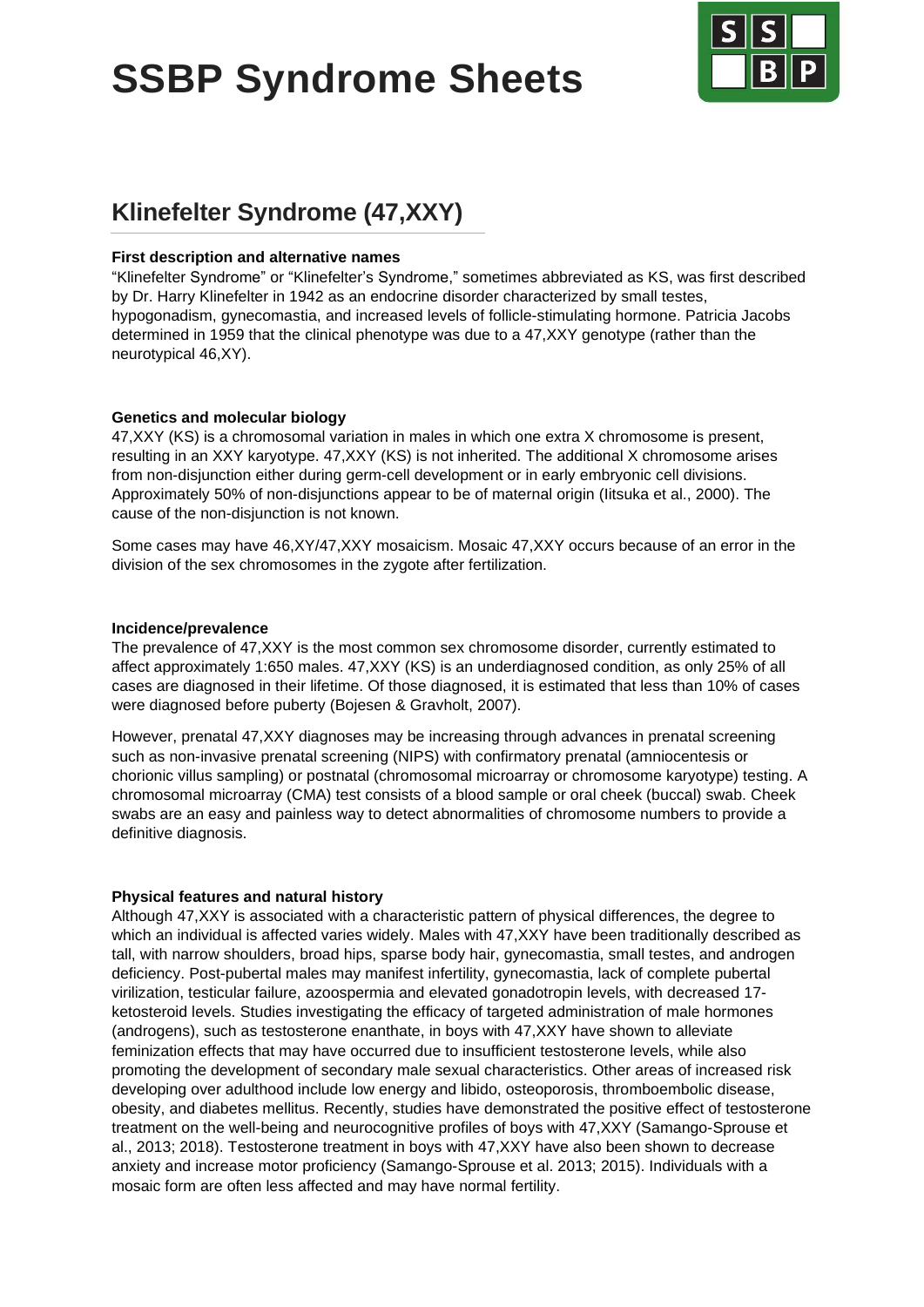#### **Behavioral and psychiatric characteristics**

Individuals with 47,XXY are at increased risk for behavioral problems and psychiatric disorders. Behavioral problems are variable in incidence—although the child with a prenatal diagnosis presents with fewer problems (Ross et al., 2012; Samango-Sprouse et al., 2013; 2015). Additionally, boys receiving early hormonal treatment in infancy or early childhood have fewer problems than the untreated child or the child postnatally diagnosed (Samango-Sprouse et al., 2015, 2021). Schoolaged children frequently show problems with anxiety and mood dysregulation, self-esteem, and socialization. Socialization problems frequently relate to inhibition and anxiety, and they may become more pronounced during adolescence especially without hormonal treatment. Some of these problems may originate from frustration stemming from a relatively low expressive ability as compared to receptive skills (Simpson et al., 2003; van Rijn et al., 2006). Testosterone replacement therapy may minimize these neurodevelopmental dysfunctions, specifically early hormonal treatment (Ross et al., 2014; Samango-Sprouse et al., 2011, 2013, 2015, 2018, 2021).

#### **Neuropsychological characteristics**

Emerging neuroimaging technology has increased and improved our understanding of the relationship among brain development, neurocognition, and behavioral outcome—especially in boys with 47,XXY (Giedd et al., 2007). Studies on boys with 47,XXY utilizing these neuroimaging techniques have revealed reduced total brain volumes that are specifically seen in the frontal, caudate, and temporal (especially left) regions of the brain (Giedd et al., 2007). Abnormalities in frontal and caudate brain MRIs are similar to those seen in MRIs of boys with ADHD, and indicative of the executive dysfunction seen in boys with 47,XXY (Giedd et al., 2007; van Rijn and Swaab, 2015). The temporal lobes are associated with language capacities involving reading, social language, and processing of spoken information—all of which are notably challenged in untreated males with 47,XXY (Shen et al., 2004; Savic, 2012). Abnormalities in the caudate nucleus are believed to adversely affect speech and language, as well as to manifest as the dyspraxia and oral motor dysfunction that is often found in 47,XXY boys (Giedd et al., 2007). The gray matter density in the insula region of the brain in these boys is also decreased, which is linked to social and emotional processing issues (Nagai et al., 2007). The parietal lobe, however, is relatively unaffected when measured by cortical thickness and volume (Giedd et al., 2007). The preservation of this region is evident in the enhanced spatial cognitive skills in males with 47,XXY (Samango-Sprouse and Law, 2001; Savic, 2012). Many 47,XXY males have normal or above average cognitive capacity with typically higher nonverbal IQs and lower Verbal IQs .

These neuroanatomical findings in 47,XXY boys have revealed several salient characteristics that are morphologically different from neurotypically developing peers. Several studies, however, have suggested that more normalized brain development is possible through the utilization of hormonal treatment (Patwardhan et al., 2000; Samango-Sprouse et al., 2015). Patwardhan et al. (2000) compared two groups of 47,XXY individuals (one receiving hormonal treatment therapy versus no treatment) and found that temporal gray matter was preserved in the treated group, but diminished in the untreated group. Further studies are warranted to confirm these findings and investigate whether other abnormal brain areas, as described above, show similar normalization after hormonal treatment therapy.

#### **Available guidelines for behavioral assessments/treatment/management**

Once the individual or fetus is diagnosed with 47,XXY, it is important to seek consultation with medical professionals and health care professionals who are familiar with 47,XXY for recommendations regarding resources, appropriate biological and neurodevelopmental therapies, as well as medications for ADHD or anxiety (Samango-Sprouse & Gropman, 2016). Early interventional therapies (e.g., physical, occupational, and speech therapies) are recommended throughout early childhood when discrepancies or deficits are identified to enhance early neurodevelopmental outcomes. Physical therapy is indicated when there is hypotonia, motor delay, and/or poor coordination and is most effective between 4 and 18 months in order to develop independent ambulation skills. Occupational therapy should be considered for the boys with decreased muscle tone in the trunk or upper body, because these deficits will affect handwriting, posture, attention, and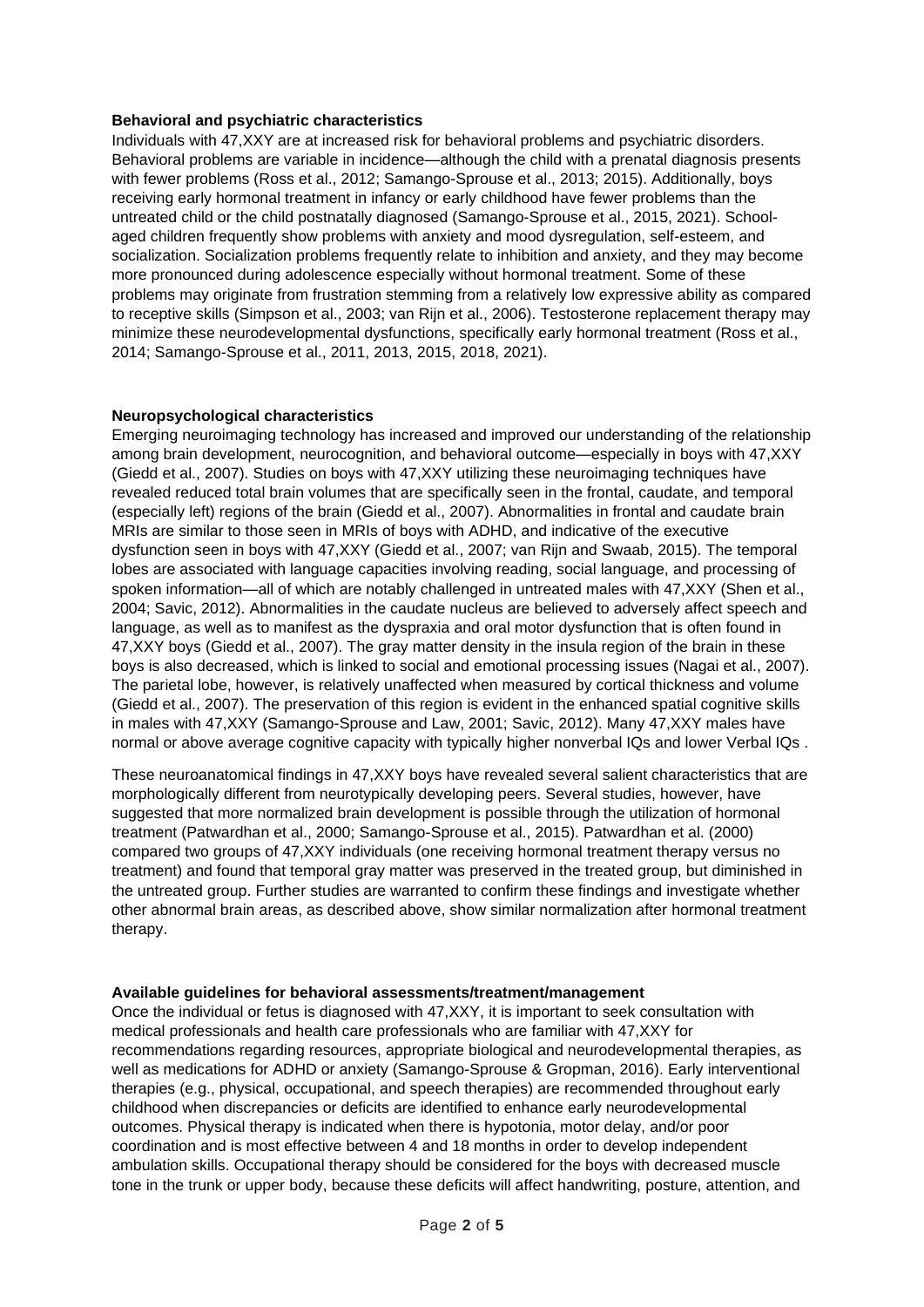eventual school success. This type of evaluation may be most beneficial between 4 and 6 years of age and typically is needed for 12 months. Specific speech and language therapies should address speech delays with motor planning deficits, language formulation abnormalities and syntactical delays. Speech therapy should focus on eliminating oral motor weakness and dysfunction through a sensorimotor approach. Because of decreased muscle tonus and androgen deficiency, an active health style is encouraged from infancy through adulthood.

Androgen replacement therapy can improve bone density, increase muscle mass and strength, produce more masculine body contour, and decrease body fat. Infants with 47,XXY experience the neurotypical "mini-puberty" in which testosterone levels surge, though at a significantly reduced rate (Forest et al., 1974, Lahlou et al., 2004). Early hormonal treatment (EHT) may mitigate these testosterone levels and keep these infants on an appropriate neurodevelopmental track (Davis et al., 2019, Samango-Sprouse et al., 2020, 2021). Testosterone can produce adequate pubertal maturation with increased body hair, penile enlargement, and male distribution facial and body hair.

#### **Useful websites/associations for more information**

- The Association for X and Y Chromosome Variations (AXYS) <https://genetic.org/variations/about-47xxy/>
- The Focus Foundation <http://thefocusfoundation.org/x-y-chromosomal-variations/xxy/>
- Genetics Home Reference <https://ghr.nlm.nih.gov/condition/klinefelter-syndrome>
- Genetic and Rare Diseases (GARD) Information Center <https://rarediseases.info.nih.gov/diseases/11920/47-xxy>
- Klinefelter's Syndrome Association UK <http://www.ksa-uk.co.uk/>
- National Organization for Rare Disorders <https://rarediseases.org/rare-diseases/klinefelter-syndrome/>

#### **References**

- 1. Abramsky, L., & Chapple, J. (1997). 47, XXY (Klinefelter syndrome) and 47, XYY: estimated rates of and indication for postnatal diagnosis with implications for prenatal counselling. *Prenatal diagnosis*, *17*(4), 363-368.
- 2. Boada, R., Janusz, J., Hutaff‐Lee, C., & Tartaglia, N. (2009). The cognitive phenotype in Klinefelter syndrome: a review of the literature including genetic and hormonal factors. *Developmental disabilities research reviews*, *15*(4), 284-294.
- 3. Boisen, K. A., Chellakooty, M., Schmidt, I. M., Kai, C. M., Damgaard, I. N., Suomi, A. M., Toppari, J., Skakkebaek, N. E., & Main, K. M. (2005). Hypospadias in a cohort of 1072 Danish newborn boys: prevalence and relationship to placental weight, anthropometrical measurements at birth, and reproductive hormone levels at three months of age. *The Journal of Clinical Endocrinology & Metabolism*, *90*(7), 4041-4046.
- 4. Bojesen, A., & Gravholt, C. H. (2007). Klinefelter syndrome in clinical practice. *Nature Reviews Urology*, *4*(4), 192-204.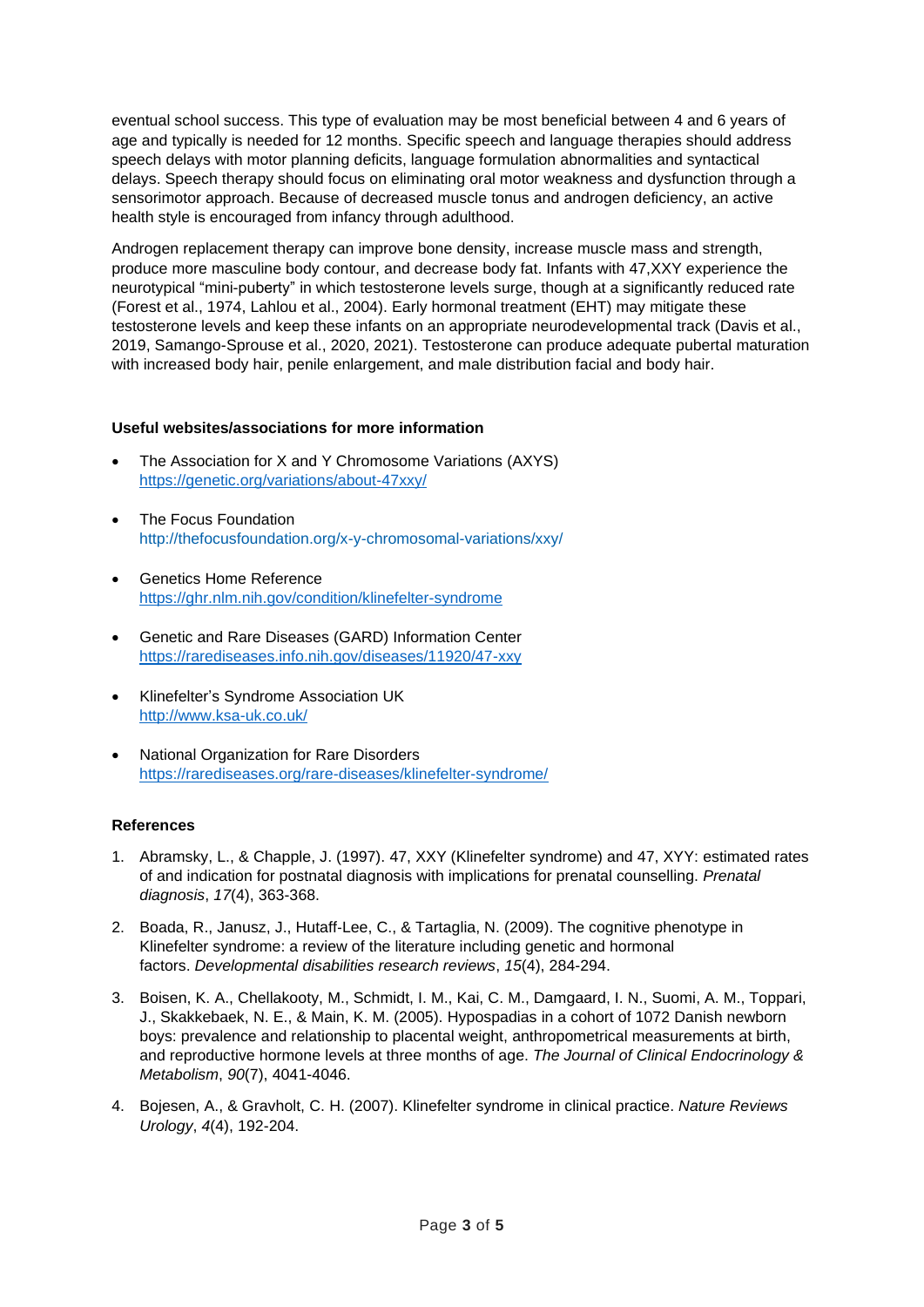- 5. Forest, M. G., Sizonenko, P. C., Cathiard, A. M., and Bertrand, J. "Hypophyso gonadal function in humans during the first year of life. I. Evidence for testicular activity in early infancy," *The Journal of Clinical Investigation*, vol. 53, no. 3, pp. 819–828, 1974.
- 6. Giedd, J. N., Clasen, L. S., Wallace, G. L., Lenroot, R. K., Lerch, J. P., Wells, E. M., Blumenthal, J.D., Nelson, J.E., Tossell, J.W., Stayer, C., & Evans, A. C. (2007). XXY (Klinefelter syndrome): a pediatric quantitative brain magnetic resonance imaging case-control study. *Pediatrics*, *119*(1), e232-e240.
- 7. Iitsuka, Y., Bock, A., Nguyen, D. D., Samango‐Sprouse, C. A., Simpson, J. L., & Bischoff, F. Z. (2001). Evidence of skewed X‐chromosome inactivation in 47, XXY and 48, XXYY Klinefelter patients. American Journal of Medical Genetics Part A, 98(1), 25-31.
- 8. Lahlou, N., Fennoy, I., Carel, J., Roger, M. (2004). Inhibin B and Anti-Mullerian Hormone, But Not Testosterone Levels, Are Normal in Infants with Nonmosaic Klinefelter Syndrome. The Journal of Clinical Endocrinology & Metabolism, 89(4):1864-1868.
- 9. Lanfranco, F., Kamischke, A., Zitzmann, M., & Nieschlag, E. (2004). Klinefelter's syndrome. *The Lancet*, *364*(9430), 273-283.
- 10. Patwardhan, A. J., Eliez, S., Bender, B., Linden, M. G., & Reiss, A. L. (2000). Brain morphology in Klinefelter syndrome Extra X chromosome and testosterone supplementation. *Neurology*, *54*(12), 2218-2223.
- 11. Ross, J. L., Kushner, H., Kowal, K., Bardsley, M., Davis, S., Reiss, A. L., ... & Roeltgen, D. (2017). Androgen Treatment Effects on Motor Function, Cognition, and Behavior in Boys with Klinefelter Syndrome. *The Journal of pediatrics*, *185*, 193-199.
- 12. Ross, J. L., Roeltgen, D. P., Kushner, H., Zinn, A. R., Reiss, A., Bardsley, M. Z., McCauley, E., & Tartaglia, N. (2012). Behavioral and social phenotypes in boys with 47, XYY syndrome or 47, XXY Klinefelter syndrome. *Pediatrics*, *129*(4), 769-778.
- 13. Ross, J. L., Samango-Sprouse, C., Lahlou, N., Kowal, K., Elder, F. F., & Zinn, A. (2005). Early androgen deficiency in infants and young boys with 47, XXY Klinefelter syndrome. *Hormone Research in Paediatrics*, *64*(1), 39-45.
- 14. Samango‐Sprouse, C. A., Gropman, A. L., Sadeghin, T., Kingery, M., Lutz‐Armstrong, M., & Rogol, A. D. (2011). Effects of short-course androgen therapy on the neurodevelopmental profile of infants and children with 49, XXXXY syndrome. *Acta paediatrica*, *100*(6), 861-865.
- 15. Samango‐Sprouse, C., Stapleton, E., Chea, S., Lawson, P., Sadeghin, T., Cappello, C., ... & van Rijn, S. (2018). International investigation of neurocognitive and behavioral phenotype in 47, XXY (Klinefelter syndrome): Predicting individual differences. *American Journal of Medical Genetics Part A*, *176*(4), 877-885.
- 16. Samango‐Sprouse, C. A., Sadeghin, T., Mitchell, F. L., Dixon, T., Stapleton, E., Kingery, M., & Gropman, A. L. (2013). Positive effects of short course androgen therapy on the neurodevelopmental outcome in boys with 47, XXY syndrome at 36 and 72 months of age. *American Journal of Medical Genetics Part A*, *161*(3), 501-508.
- 17. Samango‐Sprouse, C., Stapleton, E. J., Lawson, P., Mitchell, F., Sadeghin, T., Powell, S., & Gropman, A. L. (2015, June). Positive effects of early androgen therapy on the behavioral phenotype of boys with 47, XXY. In *American Journal of Medical Genetics Part C: Seminars in Medical Genetics* (Vol. 169, No. 2, pp. 150-157).
- 18. Samango-Sprouse, C.; Gropman, A. X and Y Chromosomal Variations: *Hormones, Brain Development, and Neurodevelopmental Performance*. The Colloquium Digital Library of Life Sciences. October 11, 2016.
- 19. Samango-Sprouse, C. A., & Law, P. (2001). The neurocognitive profile of the young child with XXY. *Eur J Hum Genet*, *9*(suppl 1), 193